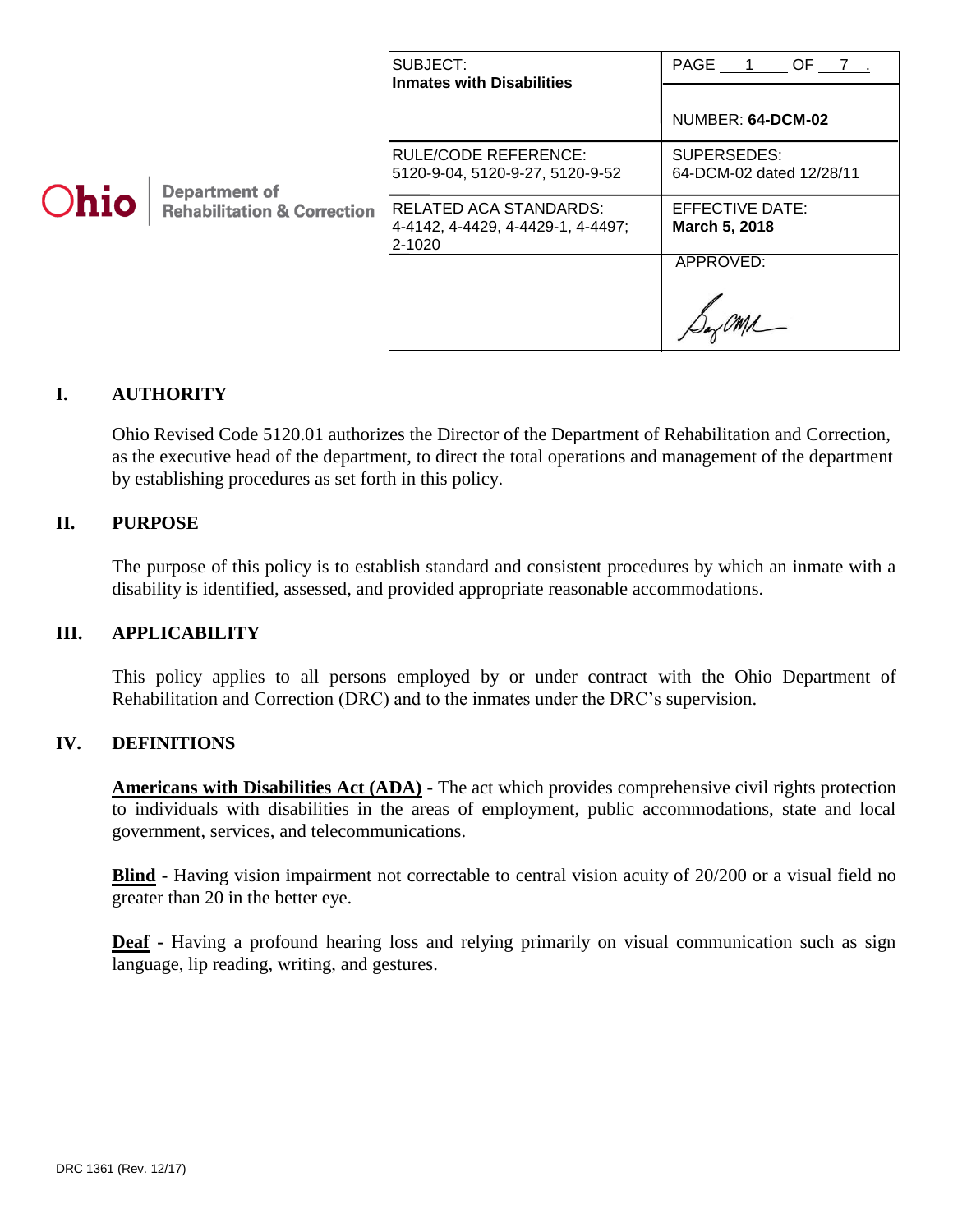**Disability** - Under ADA, a person has a disability if he/she:

- 1. Has a physical or mental impairment that substantially limits one or more of the major life activities of the individual;
- 2. Has a record of such an impairment; or
- 3. Is regarded as having an impairment.

"Disability" is very broadly defined under both federal and state law. Questions regarding whether a certain impairment qualifies as a disability should be directed to the Division of Legal Services.

**Hard of Hearing -** Having a hearing loss of at least 40dB in the better ear unaided as measured by the Pure Tone Audiometry (PTA) or Speech Recognition Threshold (SRT).

**Major Bodily Function -** Includes, but is not limited to, functions of the immune system, special sense organs and skin, normal cell growth, digestive, genitourinary, bowel, bladder, neurological, brain, respiratory, circulatory, cardiovascular, endocrine, hemic, lymphatic, musculoskeletal, and reproductive functions. Major bodily functions also include the operation of an individual organ within a body system (e.g., the operation of the kidney, liver, or pancreas).

**Major Life Activity** - Includes, but is not limited to, eating, sleeping, standing, sitting, reaching, lifting, bending, reading, concentrating, thinking, communicating, interacting with others, walking, speaking, breathing, performing manual tasks, seeing, hearing, learning, caring for oneself, working, and the operation of major bodily functions.

**Mobility Impairment -** Being confined to a wheelchair or being able to have independent mobility over only short distances or only on a level surface.

**Qualified Interpreter/Transliterator -** A sign language interpreter certified by the National Registry of Interpreters for the Deaf or the National Association of the Deaf (NAD) or a sign language interpreter who is able to interpret effectively, accurately and impartially both receptively and expressively, using any necessary specialized vocabulary. The qualifications of an interpreter are determined by the actual ability of the interpreter in a particular interpreting context to facilitate effective communication. In certain circumstances, as set forth below in Section VI.D.10, qualified interpreters may include inmates, correctional staff including correction officers and volunteers when their skills meet the above definition and factors such as emotional or personal involvement and considerations of confidentiality will not adversely affect their ability to interpret "effectively, accurately, and impartially" or jeopardize the safety and security of the inmate.

**Reasonable Accommodation** - Any change or adjustment to an environment that permits a qualified person with a known disability to participate in a job, or to enjoy benefits and privileges of programs or services as an equal to everyone without a disability. A reasonable accommodation should not impose undue hardship on the institution.

**Relay Service -** A service used by people who are deaf, hard of hearing, or have a speech impediment when talking to people who do not have a TTY machine. A communications assistant answers and dials the number being called and facilitates communication between the TTY user and the telephone user. Voice Carry Over (VCO) and Hearing Carry Over (HCO) calls are also made through a relay service. A relay service allows communication between deaf/hard of hearing persons and hearing persons.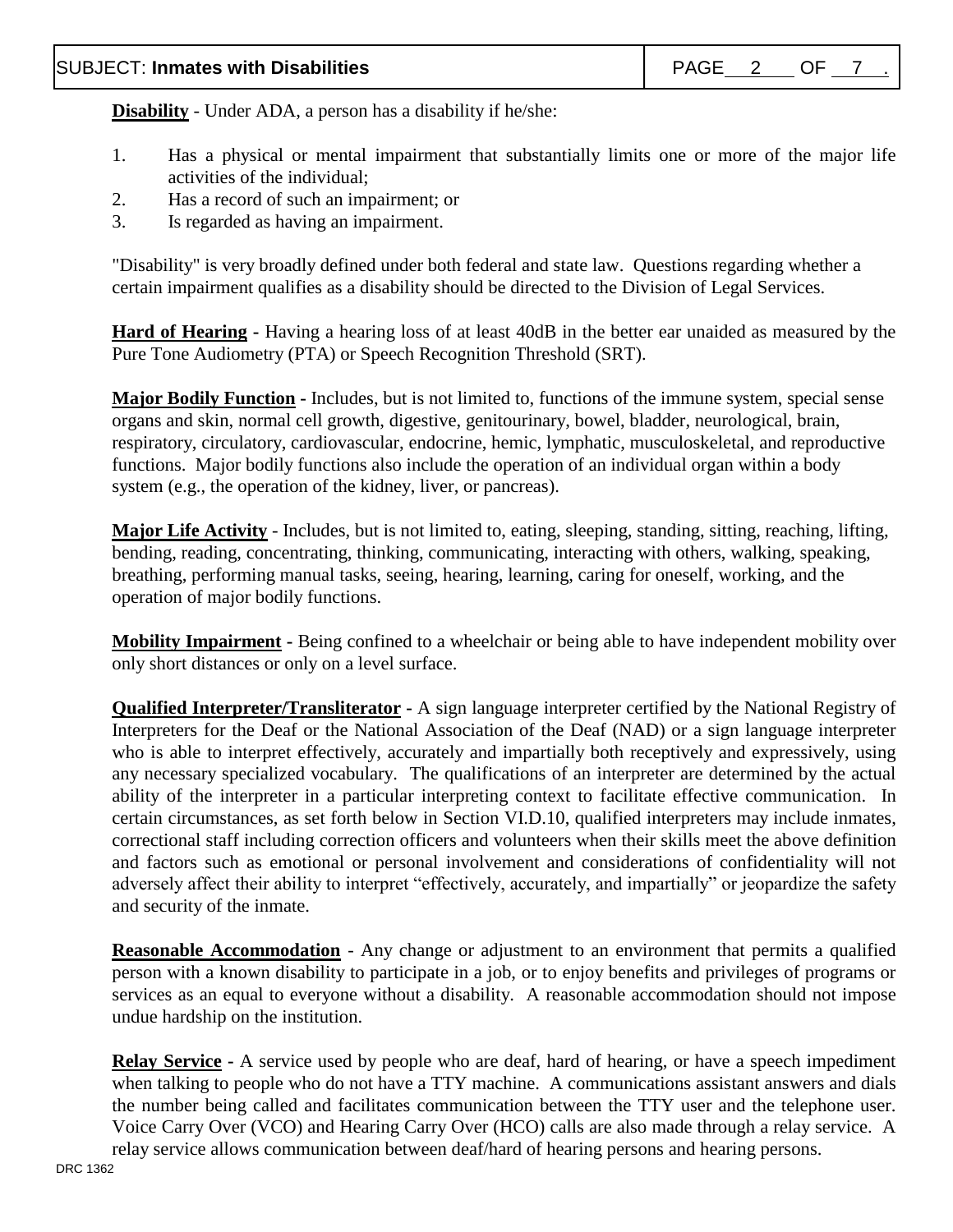**Special Needs Assessment Committee -** A committee appointed by the Director to consider appeals from inmates who disagree with a decision of the managing officer on a request for accommodation, and to consider appeals from inmates who disagree with a decision of the Bureau of Classification and Reception (BOCR) concerning placement based on the inmate's need for accommodation. The committee members shall include the Operation Support Center ADA Coordinator, a representative from the Bureau of Medical Services (BOMS), a representative from the Bureau of Behavioral Health Services (BOBHS), and a representative from Legal Services. Appeals shall be addressed to the committee in care of the Operation Support Center ADA Coordinator for inmates.

**TTY/TDD** - Teletypewriter/telecommunications device for the deaf; both terms refer to an acoustic coupler that sends and receives teletypewriter signals over the telephone lines and enables telephone use for people who are deaf, hard of hearing, or who have a speech impediment by utilizing electronic transmission of text in place of audible communication.

**Undue Hardship** - Undue hardship means that the requested accommodation could not be provided without significant difficulty or expense or it fundamentally alters the nature or operation of the institution or program.

# **V. POLICY**

It is the policy of the Ohio Department of Rehabilitation and Correction (DRC) not to discriminate against individuals on the basis of disabilities in the provision of services, program assignments, and other activities, as well as in making administrative decisions, and to provide reasonable accommodation to inmates when a demonstrated need exists.

# **VI. PROCEDURES**

# **A. Identification**

- 1. Upon being received at a reception center, each inmate shall have a health evaluation and the results of the health evaluation shall be documented.
	- a. The health evaluation shall include screening for inmates with vision, medical, hearing, mobility, mental health, and intellectual disabilities and developmental disabilities. These evaluations shall be consistent with those outlined in Medical Protocol B-13, Evaluation for Functional Limitations Impacting Placement, DRC Policies 68-MED-13, Medical Classification, 67-MNH-22, Inmates with Intellectual Disabilities: Screening, Evaluation, Treatment and Re-Entry, and 67-MNH-02, Mental Health Screening and Assessment Activities.
	- b. Inmates determined at reception to have a hearing impairment shall be afforded a qualified interpreter during the reception process.
- 2. Disabilities that become apparent after the reception process and identified by health care staff at a parent institution shall be reported and documented as soon as they are recognized.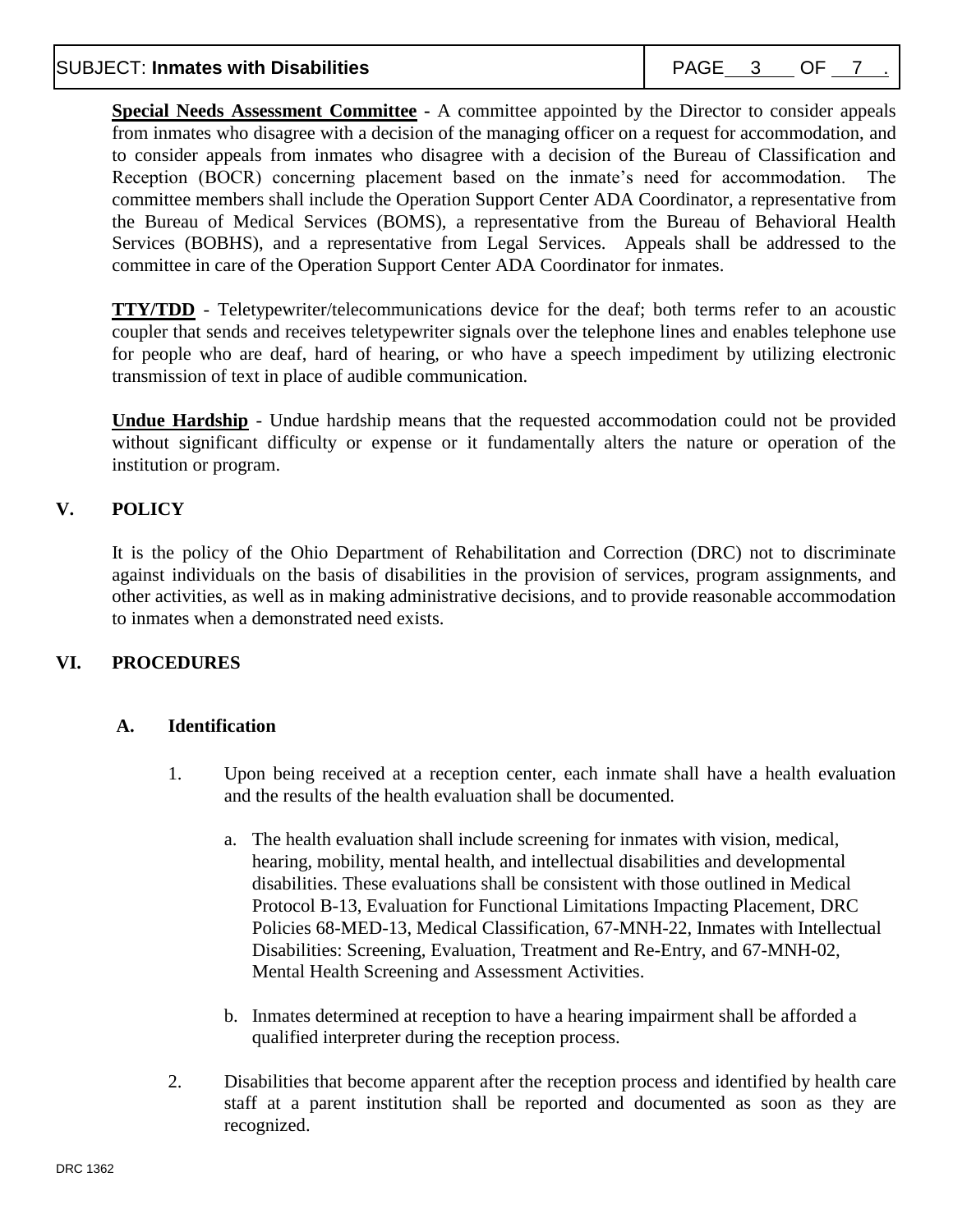#### SUBJECT: **Inmates with Disabilities** And Allen and Mateural PAGE 4 OF 7

- 3. Each inmate identified as having a disability covered under ADA shall be evaluated on an individual case-by-case basis and provided accommodation if requested and determined necessary, so long as the accommodation does not adversely impact security. If an inmate has an obvious disability but has not requested an accommodation, staff shall initiate the reasonable accommodation process with the inmate, working with the inmate to identify any needed and appropriate reasonable accommodations.
- 4. Upon the determination of any impairment warranting possible ADA accommodation, health care staff shall notify the institutional ADA Coordinator of the need for possible accommodation by completing and forwarding a Referral to ADA Coordinator form (DRC3041).
	- a. This form shall be incorporated into the inmate's healthcare file by health care staff; and
	- b. This form shall be scanned into the electronic unit file by appropriate non-clinical staff.
- 5. Upon the determination of any specific learning disability warranting possible ADA accommodation, education staff shall notify the institutional ADA Coordinator of the need for possible accommodation by completing and forwarding a Referral to ADA Coordinator form (DRC3041).
	- a. This form shall be incorporated into the inmate's education file by education staff; and
	- b. This form shall be scanned into the electronic unit file by appropriate non-education staff.
- 6. Any non-clinical/non-education staff suspecting a disability warranting possible ADA accommodation may notify the institutional ADA Coordinator by completing and forwarding a Referral to ADA Coordinator form (DRC3041).

#### **B. Classification**

- 1. Any inmate identified by the health care staff as needing special services because of a disability shall be provided reasonable accommodation as needed, as long as the accommodation does not adversely impact security. When the inmate is being considered for placement into an appropriate institution consistent with the inmate's security classification, the need for an accommodation shall be considered and every effort shall be made to place the inmate at the institution most suited to provide the necessary services.
- 2. Current DRC policies on medical, mental health and security classifications will be the primary tools used by the BOCR for placement of inmates with disabilities needing accommodation.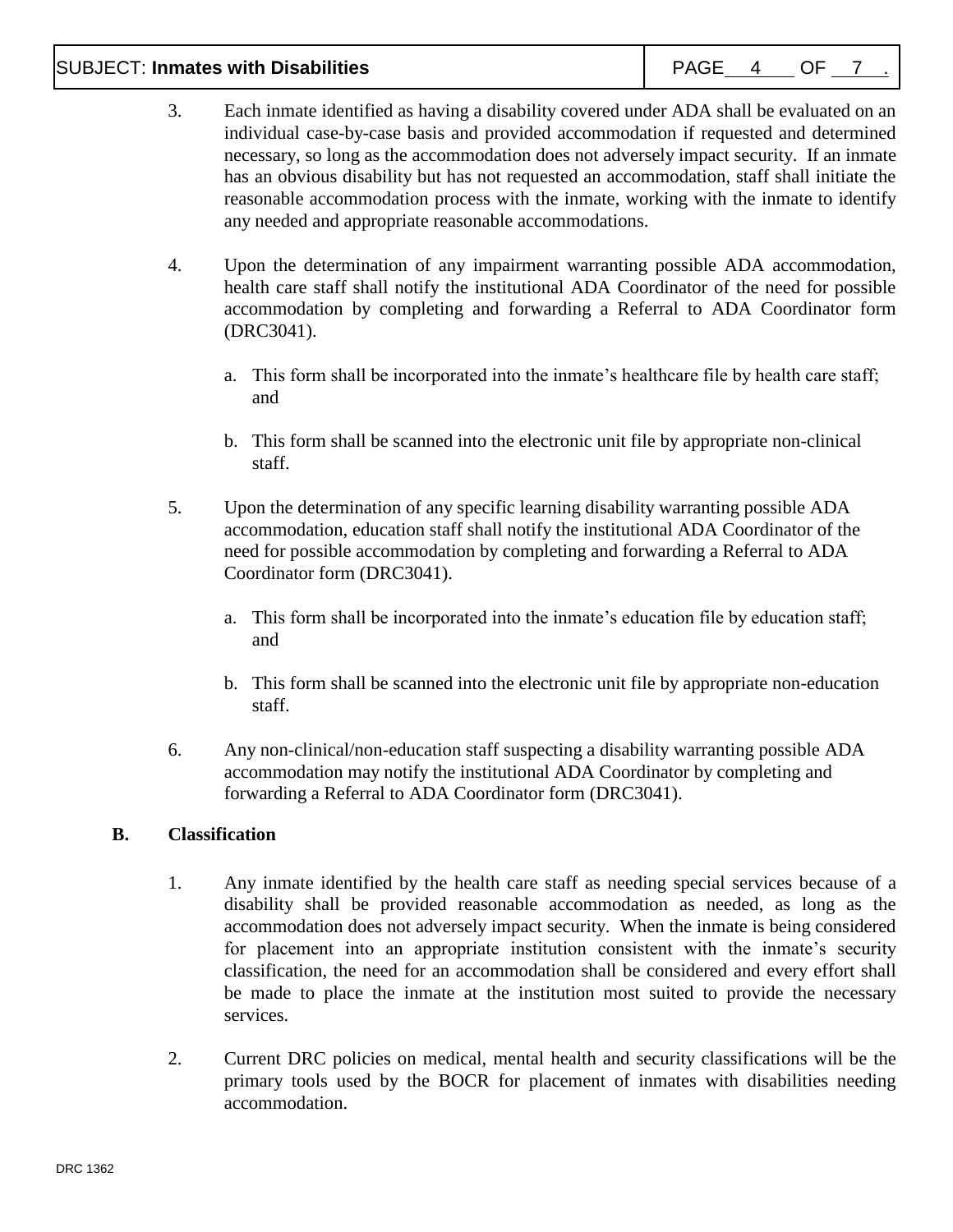# SUBJECT: **Inmates with Disabilities** And Allen and Allen PAGE 5 OF 7 .

| DA.<br>$\sim$ |  |  |
|---------------|--|--|
|               |  |  |

3. If an inmate disagrees with a placement decision of the BOCR based on the inmate's need for accommodation, the inmate may appeal the decision to the BOCR chief consistent with Ohio Administrative Code 5120-9-52, Initial Classification of Inmates. The BOCR chief shall then consult with the Special Needs Committee before making a final decision. The committee shall render a decision within thirty (30) calendar days of receipt of the inmate's appeal.

#### **C. Equal Access to Programs and Services**

- 1. The managing officer at each institution shall appoint an ADA Coordinator for inmates to assist the institution in ensuring compliance with Title II of the ADA and to oversee training on the subject within the institution. The Director shall appoint an Operation Support Center ADA Coordinator who shall: (a) oversee training of the Operation Support Center staff and the institutional coordinators; (b) assist the institutional coordinators; and (c) ensure ADA compliance within the Operation Support Center and the institutions.
- 2. The inmate orientation package and inmate handbook shall include an explanation of services available to inmates with disabilities. This shall include the procedures necessary to receive an accommodation and shall be in a form understandable to the inmate, regardless of any disability. Inmate orientation shall also identify the staff member who serves as the institution's ADA Coordinator for inmates. Signs explaining ADA shall be posted in areas frequented by inmates.
- 3. No inmate shall be denied access to any job based solely upon his/her disability; however, an inmate must be able to fulfill the essential job functions of any job assigned to him/her with or without accommodation.
- 4. No inmate shall be denied access to any program assignment based solely upon his/her disability. However, any inmate having a disability must meet the same criteria for admittance to a program as any other inmate. An inmate needing a reasonable accommodation to attend a program shall be provided that accommodation based upon his/her individual needs, so long as the accommodation does not adversely impact security.
- 5. Services shall be available to each inmate regardless of the existence of any disability. Reasonable accommodations shall be made as needed to ensure access to services.

#### **D. Accommodations**

Accommodations must be reasonable and not impose undue hardship on the institution. Possible accommodations may include, but not be limited to:

- 1. Providing programs in accessible areas.
- 2. Providing readers, large print materials, magnifiers, books on tape or Braille materials.
- 3. Providing ramps or elevators.
- 4. Providing handrails in showers and along stairways.
- 5. Providing seating in long hallways and in locations of long lines.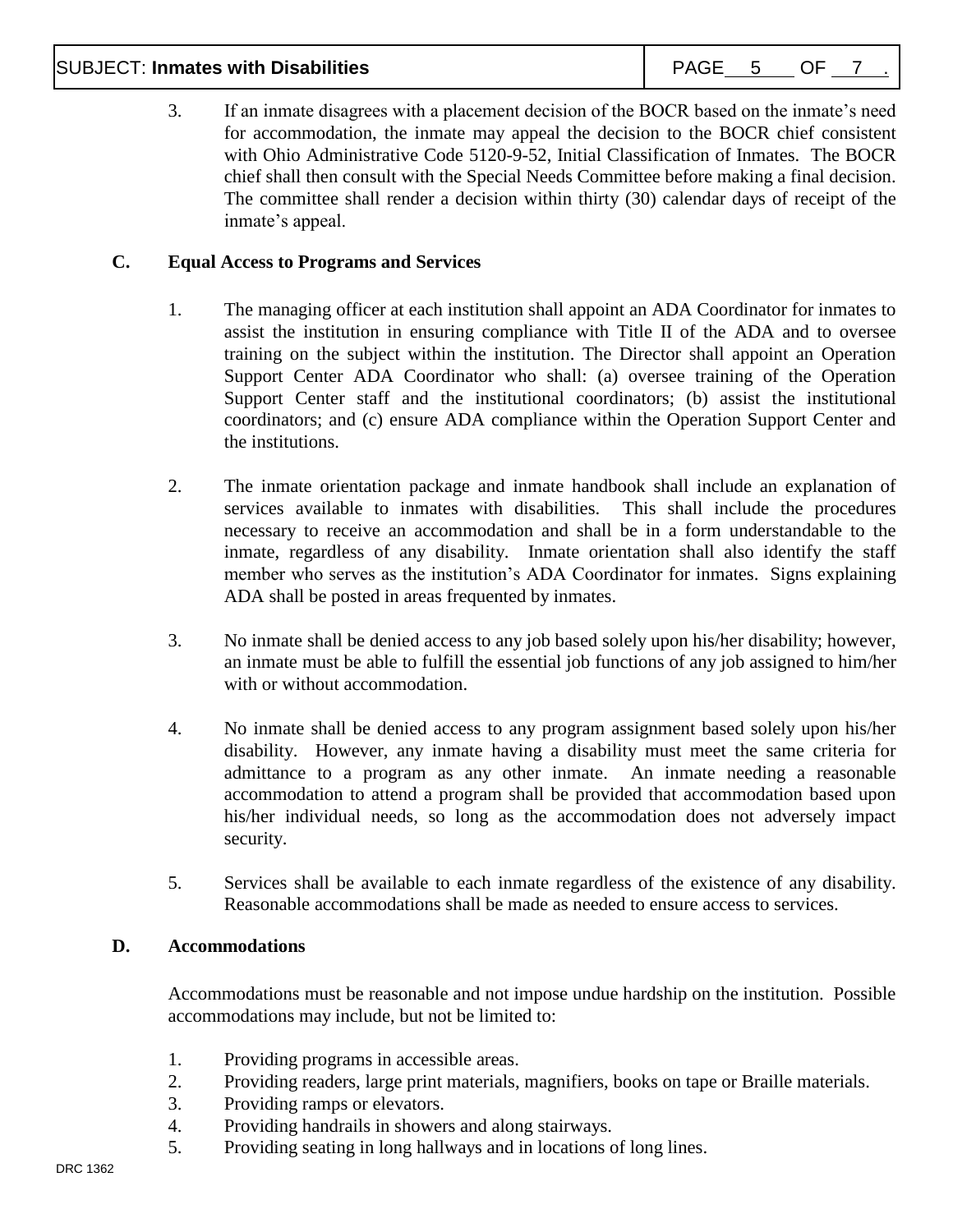#### SUBJECT: **Inmates with Disabilities**  $\begin{array}{|c|c|c|c|c|c|}\n\hline\n\end{array}$  PAGE 6 OF 7

- 6. Providing accessible vehicles.
- 7. Providing amplifiers, visual repetition of audio announcements, and closed caption televisions.
- 8. Providing TTY's and relay services. Inmates using TTY's and relay services shall be allotted the normal number of telephone calls and three times the usual amount of time allowed for conversations. TTY's shall be purchased with printers to allow the usual monitoring of conversations. TTY's shall be provided not only to deaf inmates, but also to inmates with speech impediments and to inmates with a spouse, family member, or friend who is deaf and needs this accommodation to communicate. Medical verification from the spouse, family member, or friend must be provided before the inmate is provided the use of a TTY.
- 9. Providing visual and audible fire alarm systems.
- 10. Providing qualified interpreters/transliterators for programs including, but not limited to:
	- a. Regularly Scheduled Health Care Appointments and Programs**\***
		- i. Medical
		- ii. Dental
		- iii. Visual
		- iv. Mental Health
		- v. Recovery Services
	- b. Parole Board Hearings**\***
	- c. Educational Classes and Activities
	- d. Treatment and other Formal Programming
	- e. Rules Infraction Board/Serious Misconduct Panel Hearings\*
	- f. Criminal Investigations\*
	- g. Classification Review Interviews
	- h. Grievance Interviews
	- i. Adoption Interviews\*
	- j. Religious Services
	- k. Formal Investigations Conducted by Institution Staff\*
	- l. Reception\*
	- \* Interpreting services for these programs may be provided only by qualified noncorrectional staff members or contract interpreters. If the deaf or hard of hearing inmate approves, a qualified correctional staff member or inmate may otherwise assist in the case of an emergency, when another interpreter is unavailable, if confidentiality will not be violated by the use of a qualified correctional staff member or inmate. If the deaf or hard of hearing inmate approves the use of another inmate to interpret, the deaf or hard of hearing inmate must sign a statement waiving the right to an interpreter who is not an inmate. See Appendix A. Interpreters may be provided in person or through teleconferencing.
- 11. Providing opportunities to purchase items such as closed caption televisions and shakeawake alarm clocks through the commissary. Any such accommodations shall be provided in a manner consistent with institutional and departmental policies and security concerns. For example, closed caption televisions shall be provided in day rooms consistent with the duration and frequency of the other inmates in the same status within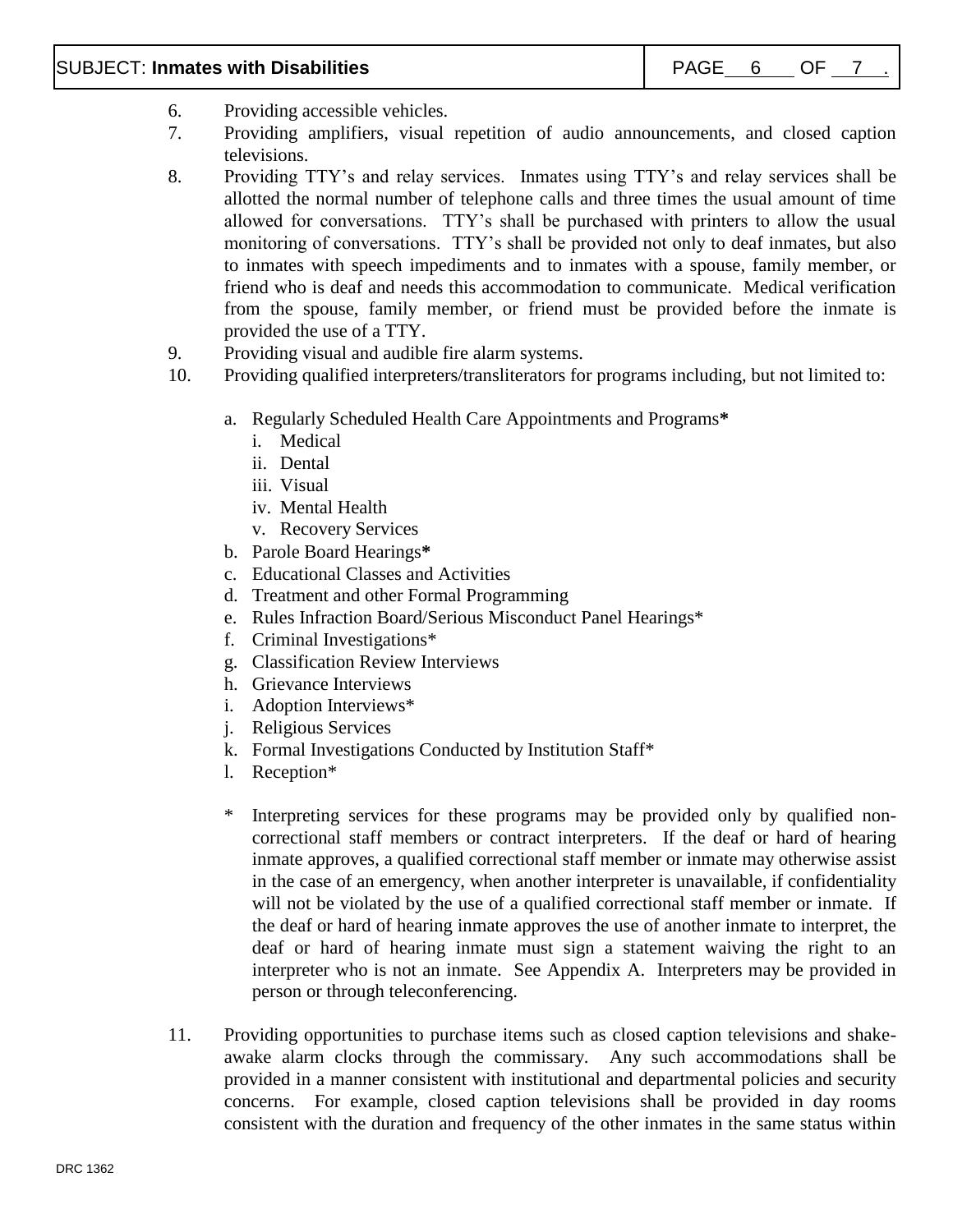the institution. No inmate shall be provided access to a closed caption television if his/her status would not otherwise permit him/her access to a television.

12. When any person provides a service to an inmate, such as interpreting for the deaf or hard of hearing or reading for the blind or visually impaired, the person providing the service shall make a notation in the inmate's file stating the date, time, location and nature of the service provided. Such notation shall include the printed name of the person providing the service and that person's signature. If a contract interpreter from outside the DRC is used, the staff member who is present when the interpreting service is provided shall be responsible for notifying the interpreter of the duty to make a notation in the inmate's file.

#### **E. Request for Accommodations**

- 1. Inmates who need an accommodation shall complete the Inmate Reasonable Accommodation Request form (DRC4267) and submit it to the institutional ADA Coordinator for inmates. The inmate's request shall be evaluated and considered based upon security concerns and the individual inmate's actual needs as verified by medical staff. Requests may be granted, denied or partially granted by providing an alternative accommodation. The ADA Coordinator's recommendation must be approved by the managing officer/designee. The decision shall be reported on the ADA Coordinator's Action section of the Inmate Reasonable Accommodation Request form (DRC4267), which will be returned to the inmate within ten (10) working days unless further investigation is warranted. A copy of the decision shall be forwarded to the Operation Support Center ADA Coordinator for inmates.
- 2. If the inmate disagrees with the decision, he/she may appeal to the Special Needs Assessment Committee in care of the Operation Support Center ADA Coordinator for inmates.

# **F. Training**

The Operation Support Center ADA Coordinator for inmates shall be responsible for training the institutional ADA Coordinators for inmates. The institutional ADA Coordinators for employees and inmates, along with training officers, shall work together to ensure all institutional staff receives training on pertinent ADA disability issues. Such training shall include sensitivity training relative to interacting with inmates having these impairments, as well as a review of pertinent departmental and institutional policies.

#### **Attachments:**

Appendix A INTERPRETER/TRANSLITERATOR WAIVER FORM

# **Related Department Forms:**

| Referral to ADA Coordinator                    | DRC3041 |
|------------------------------------------------|---------|
| <b>Inmate Reasonable Accommodation Request</b> | DRC4267 |